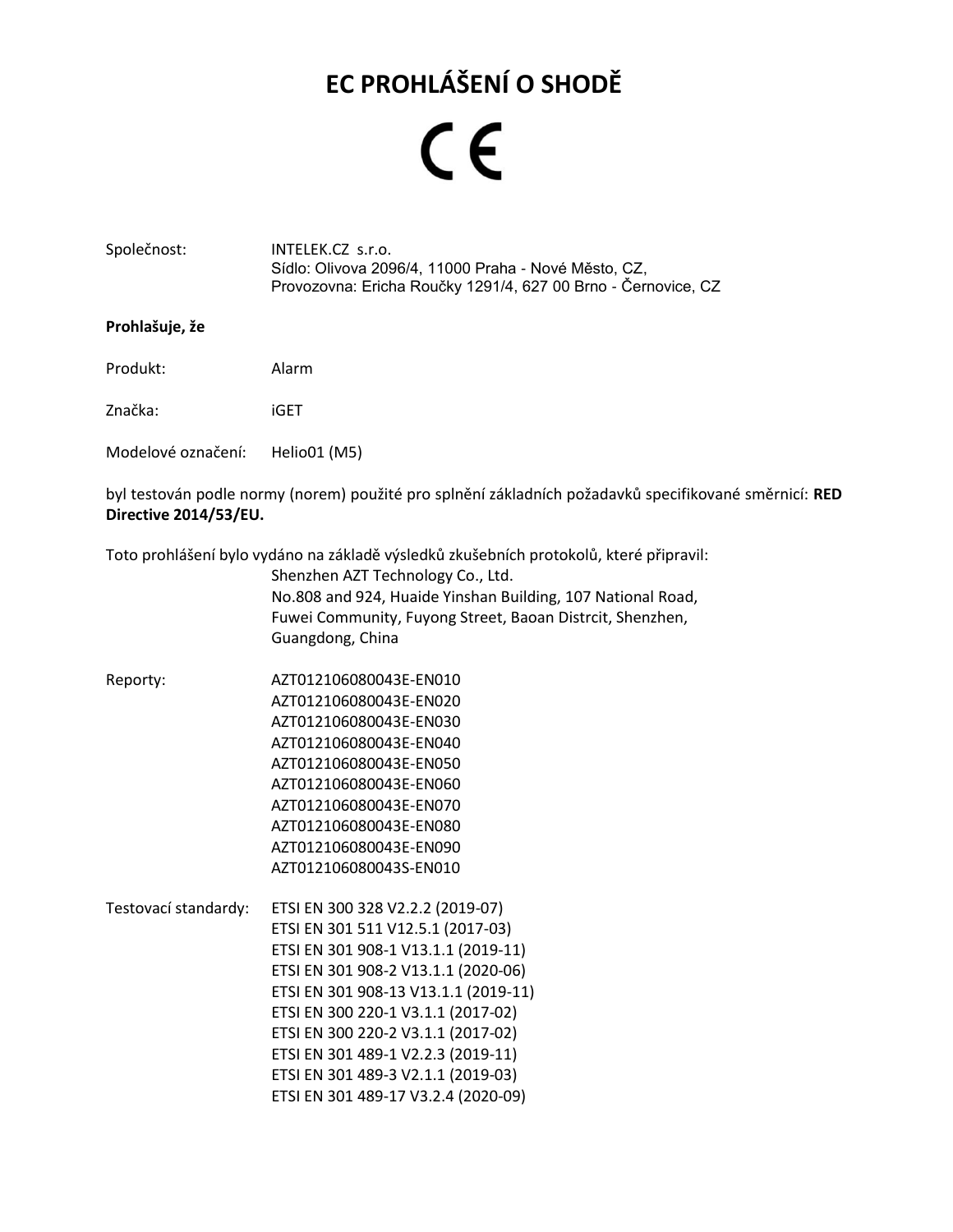<span id="page-1-1"></span><span id="page-1-0"></span>ETSI EN 301 489-52 V1.12 (2020-12) EN 62311:2008 EN 62368-1:2014+A11:2017

Číslo certifikátu: AZT012106080043E-0

Certifikát vystaven: 22. 6. 2021

<span id="page-1-2"></span>Datum: 17.2.2022 Pozice: CEO

Místo: Brno Jméno a příjmení: Ing. Ivo Kraváček

Podpis:

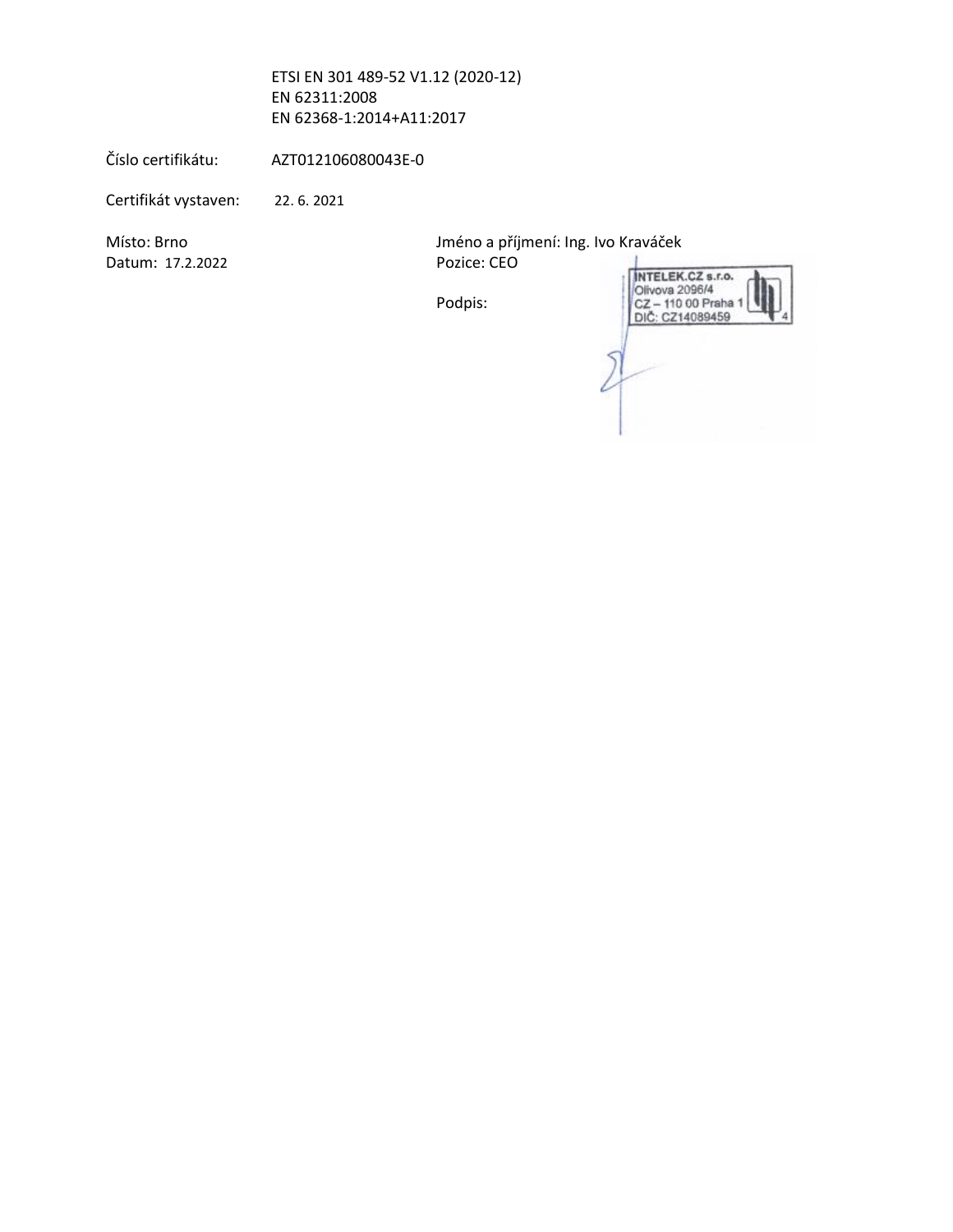### **EC PREHLÁSENIE O ZHODE**

## $\epsilon$

#### Spoločnosť: [INTELEK.CZ](#page-0-0) s.r.o. [Sídlo: Olivova 2096/4, 11000 Praha -](#page-0-0) Nové Město, CZ, [Provozovna: Ericha Roučky 1291/4, 627 00 Brno -](#page-0-0) Černovice, CZ

#### **Prehlasuje, že**

Produkt: Alarm

Značka: [iGET](#page-0-1)

[Modelové označenie](#page-0-2): [Helio01 \(M5\)](#page-0-2)

bol testovaný podľa normy (noriem) použitej pre splnenie základných požiadaviek špecifikovaných smernicou: **RED Directive 2014/53/EU**.

Toto prehlásenie bolo vy dané na základe výsledkov skúšobných protokolov, ktoré pripravil:

[Shenzhen AZT Technology Co., Ltd.](#page-0-3) [No.808 and 924, Huaide Yinshan Building, 107 National Road,](#page-0-3)  [Fuwei Community, Fuyong Street, Baoan Distrcit, Shenzhen,](#page-0-3)  [Guangdong, China](#page-0-3)

- Reporty: [AZT012106080043E-EN010](#page-0-4) [AZT012106080043E-EN020](#page-0-4) [AZT012106080043E-EN030](#page-0-4) [AZT012106080043E-EN040](#page-0-4) [AZT012106080043E-EN050](#page-0-4) [AZT012106080043E-EN060](#page-0-4) [AZT012106080043E-EN070](#page-0-4) [AZT012106080043E-EN080](#page-0-4) [AZT012106080043E-EN090](#page-0-4) [AZT012106080043S-EN010](#page-0-4)
- Testovací standardy: ETSI EN 300 [328 V2.2.2 \(2019-07\)](#page-0-5) ETSI EN 301 [511 V12.5.1 \(2017-03\)](#page-0-5) [ETSI EN 301 908-1 V13.1.1](#page-0-5) (2019-11) ETSI EN 301 [908-2 V13.1.1](#page-0-5) (2020-06) ETSI EN 301 [908-13 V13.1.1 \(2019-11\)](#page-0-5) ETSI EN 300 [220-1 V3.1.1 \(2017-02\)](#page-0-5) ETSI EN 300 [220-2 V3.1.1 \(2017-02\)](#page-0-5) ETSI EN 301 [489-1 V2.2.3 \(2019-11\)](#page-0-5) ETSI EN 301 [489-3 V2.1.1 \(2019-03\)](#page-0-5) ETSI EN 301 [489-17 V3.2.4 \(2020-09\)](#page-0-5)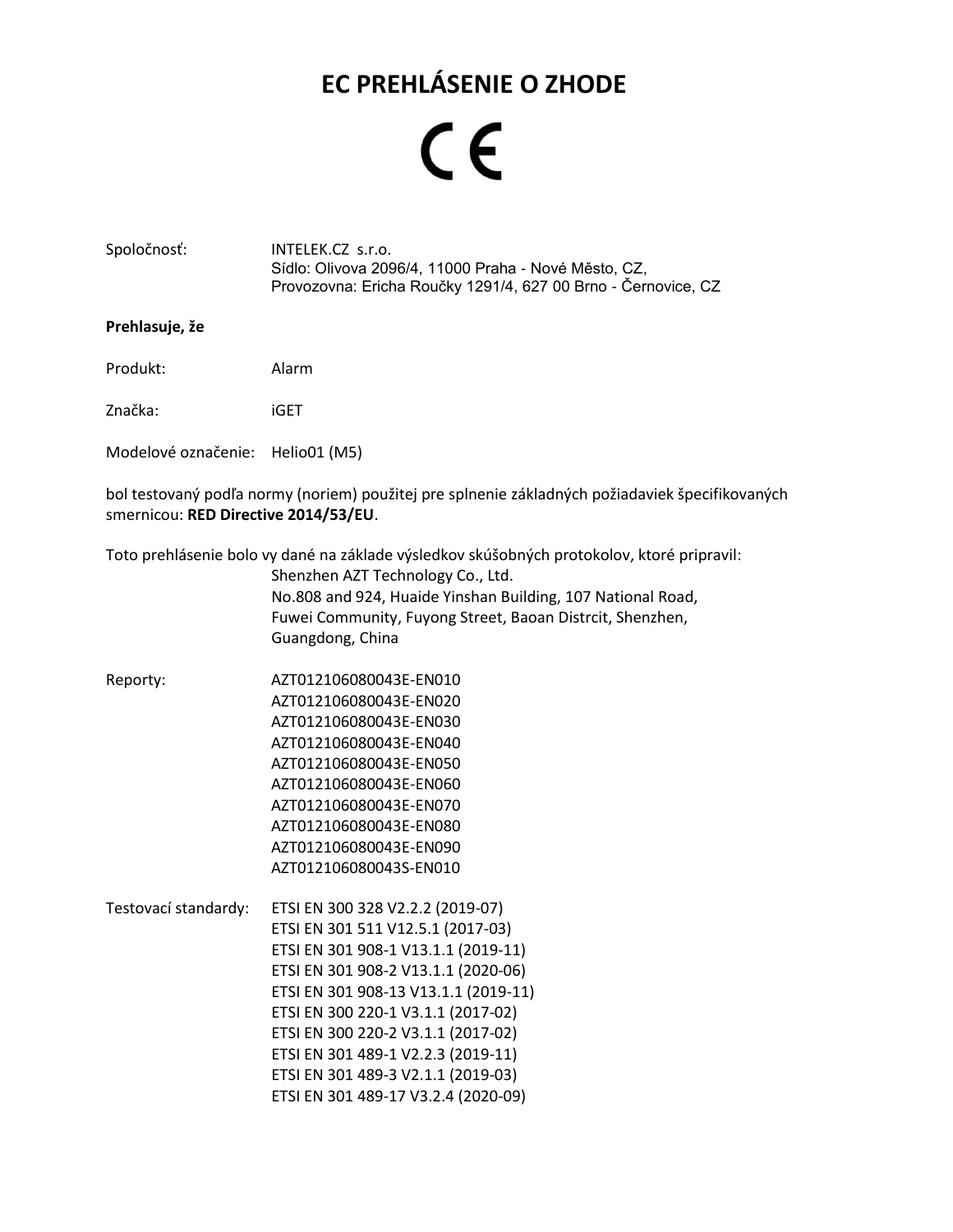ETSI EN 301 [489-52 V1.12 \(2020-12\)](#page-0-5) [EN 62311:2008](#page-0-5) [EN 62368-1:2014+A11:2017](#page-0-5)

Číslo certifikátu: [AZT012106080043E-0](#page-1-0)

Certifikát vystavený: [22. 6.](#page-1-1) 2021

Dátum: [17.2.2022](#page-1-2) Pozícia: CEO

Miesto: Brno **Miesto: Brno Australia** Meno a priezvisko: Ing. Ivo Kraváček

Podpis:

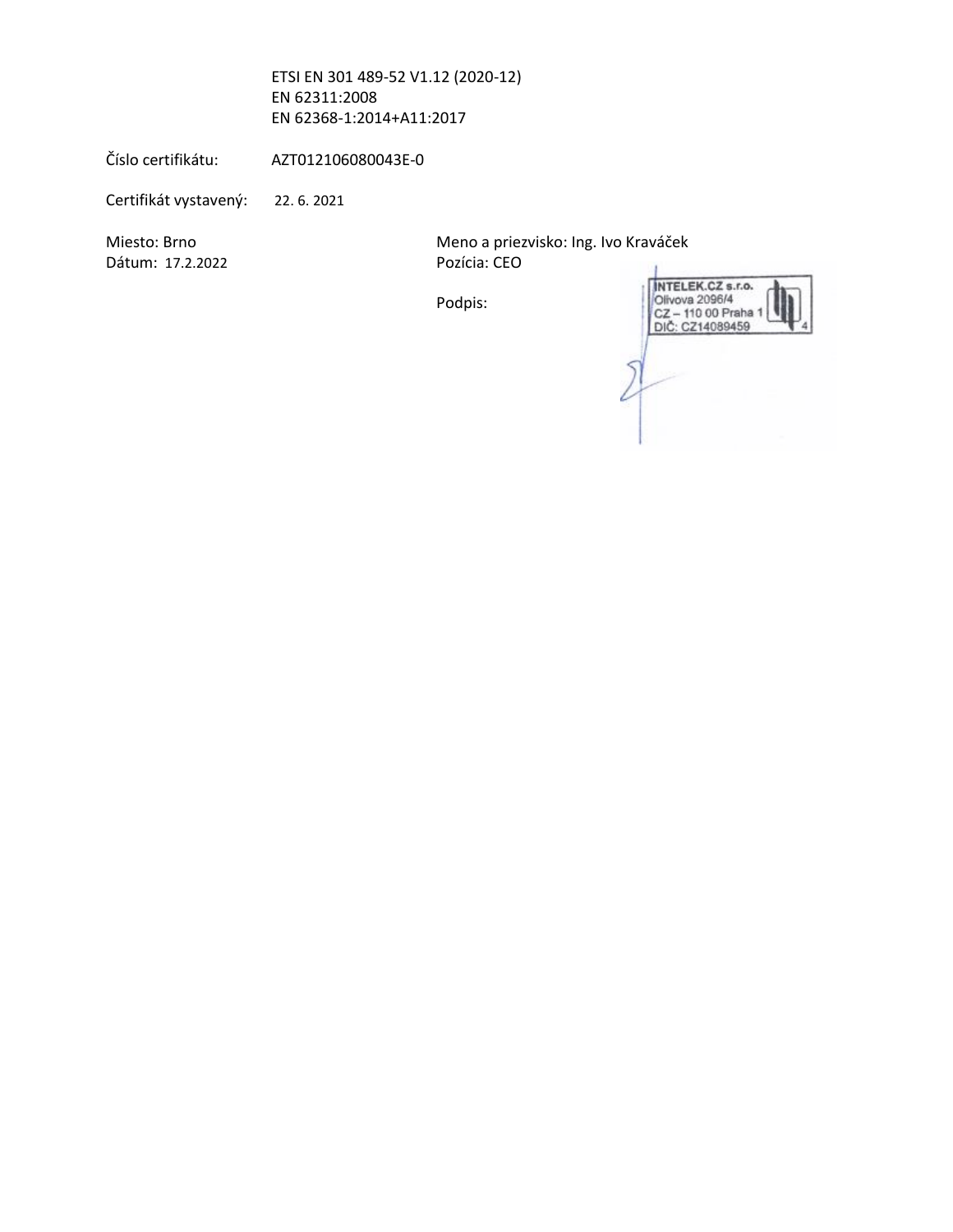### **EC DECLARATION OF CONFORMITY**

# CE

| Company: | INTELEK.CZ s.r.o.                                             |
|----------|---------------------------------------------------------------|
|          | Sídlo: Olivova 2096/4, 11000 Praha - Nové Město, CZ,          |
|          | Provozovna: Ericha Roučky 1291/4, 627 00 Brno - Černovice, CZ |

#### **Declare that**

Product: Alarm

Trade Name: [iGET](#page-0-1)

Model Number: [Helio01 \(M5\)](#page-0-2)

**has been tested with the listed standards and found in compliance with the council R&TTE Directive 2014/53/EU. It is possible to use CE marking to demonstrate the compliance with this R&TTE Directive.**

This declaration was issued based on result of test reports prepared by

[Shenzhen AZT Technology Co., Ltd.](#page-0-3) [No.808 and 924, Huaide Yinshan Building, 107 National Road,](#page-0-3)  [Fuwei Community, Fuyong Street, Baoan Distrcit, Shenzhen,](#page-0-3)  [Guangdong, China](#page-0-3)

- Report No.: [AZT012106080043E-EN010](#page-0-4) [AZT012106080043E-EN020](#page-0-4) [AZT012106080043E-EN030](#page-0-4) [AZT012106080043E-EN040](#page-0-4) [AZT012106080043E-EN050](#page-0-4) [AZT012106080043E-EN060](#page-0-4) [AZT012106080043E-EN070](#page-0-4) [AZT012106080043E-EN080](#page-0-4) [AZT012106080043E-EN090](#page-0-4) [AZT012106080043S-EN010](#page-0-4)
- Test Standards: ETSI EN 300 [328 V2.2.2 \(2019-07\)](#page-0-5) ETSI EN 301 [511 V12.5.1 \(2017-03\)](#page-0-5) [ETSI EN 301 908-1 V13.1.1](#page-0-5) (2019-11) ETSI EN 301 [908-2 V13.1.1](#page-0-5) (2020-06) ETSI EN 301 [908-13 V13.1.1 \(2019-11\)](#page-0-5) ETSI EN 300 [220-1 V3.1.1 \(2017-02\)](#page-0-5) ETSI EN 300 [220-2 V3.1.1 \(2017-02\)](#page-0-5) ETSI EN 301 [489-1 V2.2.3 \(2019-11\)](#page-0-5) ETSI EN 301 [489-3 V2.1.1 \(2019-03\)](#page-0-5) ETSI EN 301 [489-17 V3.2.4 \(2020-09\)](#page-0-5)